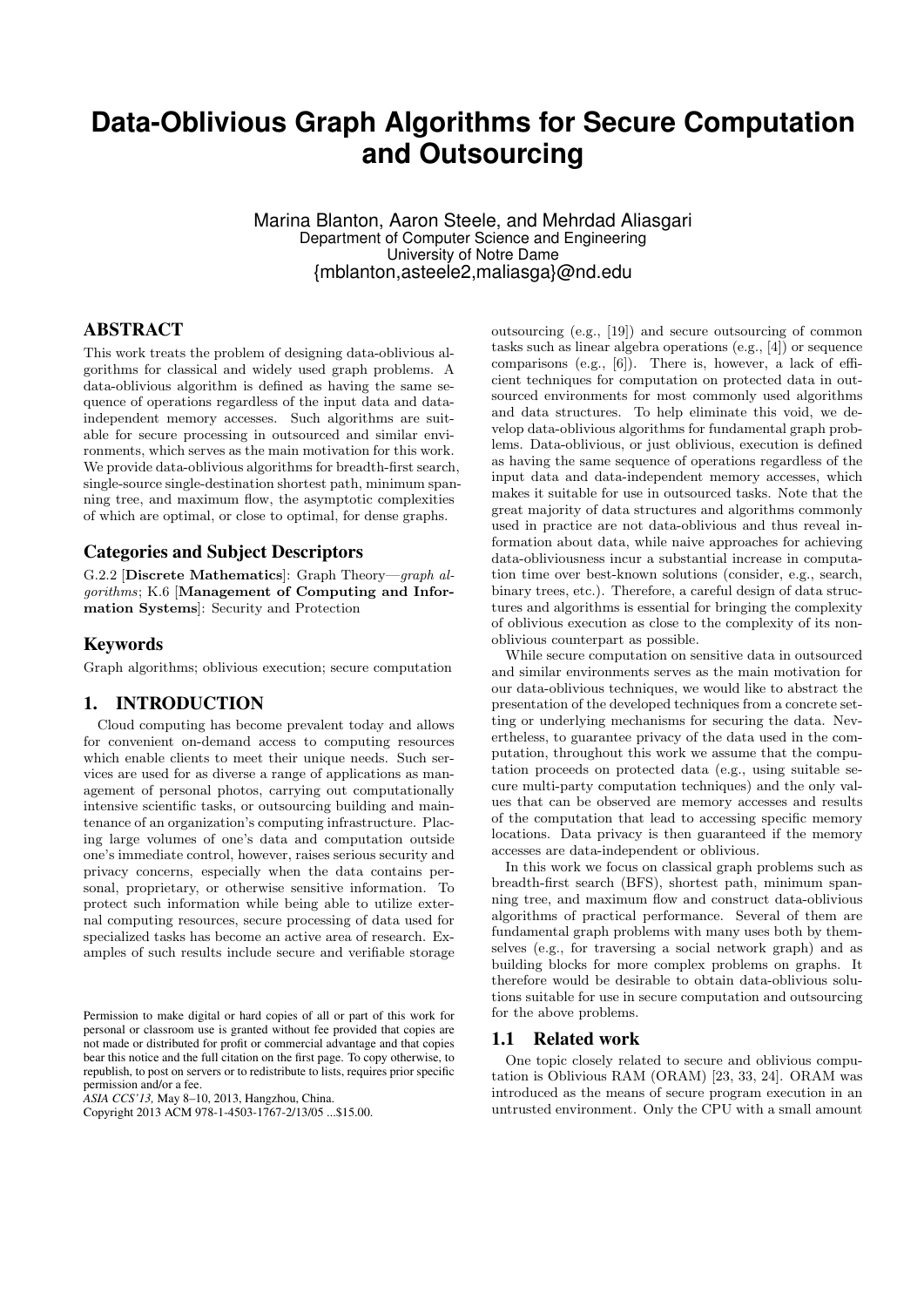of internal memory  $(O(1)$  or  $O(n^a)$  for  $0 < a < 1$ , where  $n$  is the size of used external memory) is assumed to be trusted, while the program itself and the data are stored encrypted on untrusted storage. The goal is to ensure that no information about the program is revealed by observing its memory accesses and therefore the accesses must appear random and independent of the actual sequence of accesses made by the program. There is a renewed interest in ORAM due to the emergence of cloud computing and storage services, and recent results include [39, 40, 34, 1, 17, 27, 7, 36, 37, 29]. ORAM techniques then can be used to make a non-oblivious algorithm oblivious at the cost of polylogarithmic (in the size of the data) amortized cost per access. Current solutions achieve  $O((\log n)^2)$  overhead per access (if random functions are used or server's storage is superlinear in *n*; otherwise, the overhead is  $O((\log n)^3)$  per access). A comparison of several ORAM schemes and their complexities can be found in [1].

Another related topic is private information retrieval (PIR) (see, e.g., [14, 15, 30, 11, 22, 31, 38] among others), where a server holds a database and a clients wants to a retrieve a record at a specific position with the goal that the server should not learn what record was accessed. Symmetric PIR (SPIR) solutions also require that the user should not learn anything about any other records in the database except the record of interest. Current PIR solutions exist in both the information-theoretic and computational settings.

Privacy-preserving graph algorithms have become a recent area of interest with the prevalent adoption of location based services (LBS) for cloud services and mobile devices. With the widespread use of LBS there is an increased need for maintaining users' privacy. The approach in [32] utilizes PIR techniques to query a data-set while keeping the user's position, path, and desired destination private. Also motivated by LBS is the work proposed in [18]. It introduced data-oblivious algorithms for calculating classical geometric problems, such as convex hull and all nearest neighbors, using secure multi-party computation.

Other solutions that focus on privacy-preserving graph algorithms include algorithms designed for a public or joint graph. In particular, [8] presents a two-party solution for computing all pairs shortest distance and single source shortest path when each party holds a portion of the graph. The solution uses Yao's protocol [41] as the primary building block and achieves better efficiency than naively applying Yao's protocol to existing graph algorithms. Similarly, [20] presents a two-party method for privately performing an  $A^*$ search over a public graph where different parties hold the edge weights and the heuristics. Additionally, there are several techniques for constructing a graph privately. One such solution is [21], which shows how many clients, each possessing a portion of the distributed graph, can privately construct a graph so that an adversary is unable to deanonymize any part of it after the construction process.

There are also recent data-oblivious graph algorithms designed for the external-memory model. This model assumes that the client has access to some amount of working-memory that is inaccessible to any adversary, but the remaining storage is outsourced. The solution in [26] introduces dataoblivious algorithms for compaction, selection, and sorting. A final technique of interest is [28], which introduces dataoblivious algorithms for graph drawing problems (e.g., Euler Tours, Treemap Drawings) and develops efficient compressed-

scanning techniques, which in turn allow for private data to be searched in an efficient manner.

Similar to the external-memory model is the cache-oblivious model, where algorithms are designed to perform optimally using a CPU-cache without the size of the cache as an explicitparameter. Several cache-oblivious algorithms and data structures are described in [2, 10, 9, 3]. Of particular interest is [10], where the authors describe cache-oblivious solutions for breadth-first search and shortest path.

## 1.2 Our contributions

In this work, we present data-oblivious algorithms for several fundamental graph algorithms, namely, breadth-first search, single-source single-destination (SSSD) shortest path, minimum spanning tree, and maximum flow. Given graph  $G = (V, E)$  as the input, our solutions assume adjacency matrix representation of the graph, which has size  $\Theta(|V|^2)$ and is asymptotically optimal for dense graphs with  $|E|$  =  $\Theta(|V|^2)$ . Our oblivious solutions achieve the following complexities:  $O(|V|^2)$  for BFS,  $O(|V|^2)$  for SSSD shortest path,  $O(|V|^2)$  for the minimum spanning tree, and  $O(|V|^3|E|\log(|V|))$ for the maximum flow. This performance is optimal, or close to optimal, for dense graphs and outperforms applying ORAM techniques to the fastest conventional non-oblivious algorithms for these problems.

Because our algorithms use adjacency matrix representation, they are not well suited for sparse graphs. For such graphs, combining ORAM with the best non-oblivious algorithm is likely to result in superior performance, even though ORAM techniques are often not particularly fast in practice. We leave the design of efficient oblivious algorithms for sparse graphs as a direction for future work.

Our solutions assume that numeric values can be compared, multiplied, and added in a protected form; the cost of such operations is considered to be constant (see section 1.3 for a specific instantiation of these operations). We also rely on random permutation of a vector as our building block. This functionality can be accomplished by assigning random values to each element of the vector and sorting them according to the assigned values. Oblivious sorting can be accomplished, e.g., using the techniques in [25] at cost  $O(n \log n)$ for a set of size  $n$ . We therefore assume that a vector can be randomly permuted at the same asymptotic cost.

All of the graph algorithms considered in this work proceed in iterations. At the core of achieving the above complexities obliviously is the idea that we do not need to touch all locations of the adjacency matrix at each iteration to hide information about the access pattern, but are able to access a single row of the matrix per iteration. Because we access each row of the matrix exactly once and the accesses are performed in random order, we show that the accesses are data oblivious. We first develop our solution for the BFS problem and then extend it with path reconstruction to obtain a solution to the SSSD shortest path problem. Both BFS and SSSD shortest path solutions are consecutively used to build our data-oblivious algorithm for the maximum flow problem. Lastly, we also present an oblivious algorithm for the minimum spanning tree problem that utilizes similar techniques.

## 1.3 Applications to secure computation and outsourcing

As mentioned earlier, secure outsourcing serves as the main motivation for our data-oblivious graph algorithms.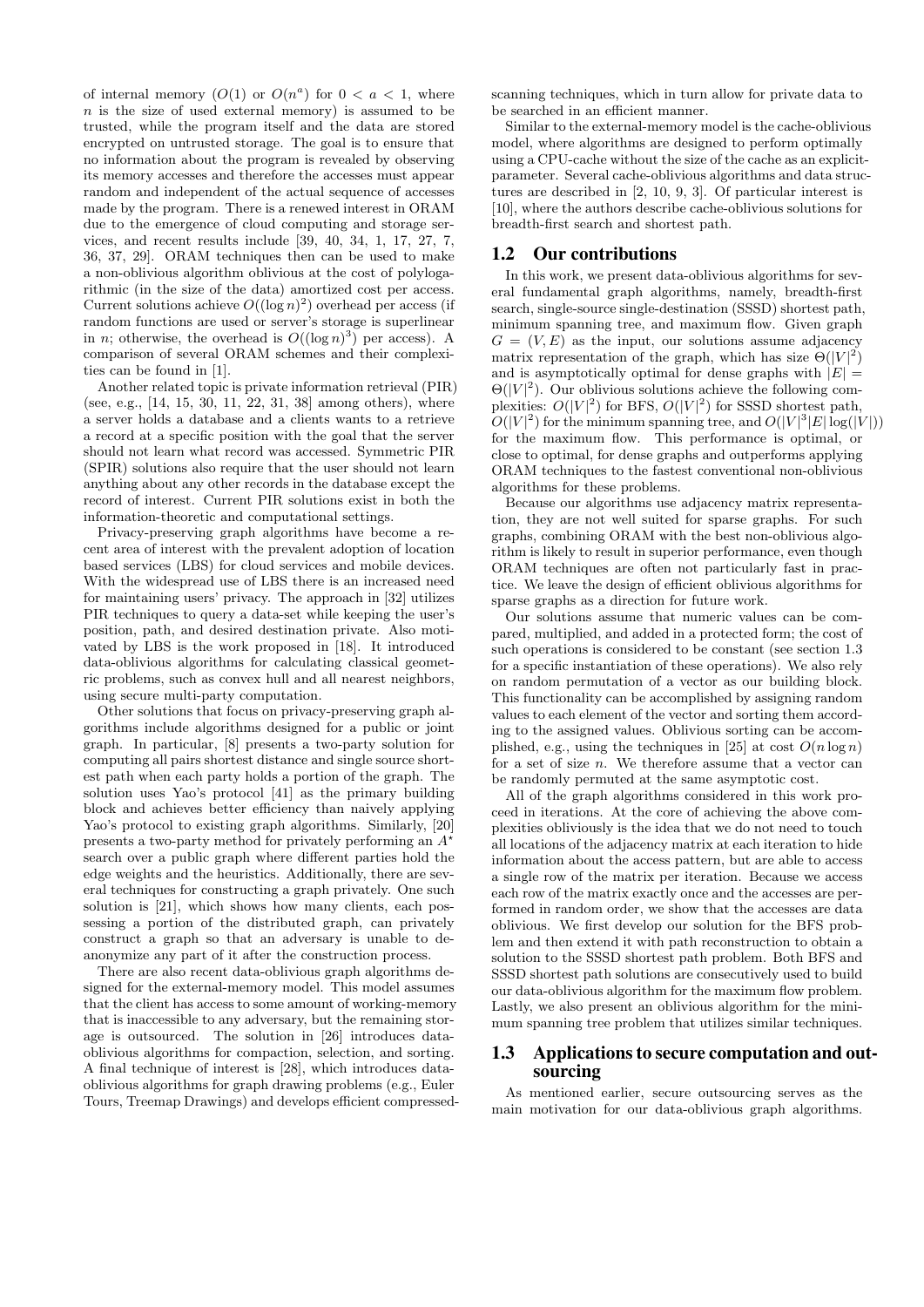We therefore sketch how our algorithms can be used in outsourced environments for securely computing on protected data. We utilize the setting in which the computation is carried out by multiple computational nodes, which allows us to formulate the problem as secure multi-party computation.

To allow for as general problem formulation as possible, we place all participants into the following three categories: (i) the party or parties who hold private inputs; (ii) the party or parties who learn the outcome of the computation, and (iii) the parties who conduct the computation. There are no constraints on how these three groups are formed, and a single entity can be involved in a solution taking on one or more of the above roles. This framework formulation naturally fits several broad categories of collaborative and individual computing needs. For example, a number of parties with private inputs can engage in secure function evaluation among themselves and learn the result (or their respective results). They can also choose a subset among themselves, a number of outside parties, or a combination of the above to carry out the computation. Note that this includes the important use case of a single entity outsourcing its computation to computational servers, in which case the data owner is the only input and output party.

The algorithms that we present can be realized in this setting using a number of underlying techniques such as linear secret sharing, threshold homomorphic encryption, or Boolean garbled circuits. Then if we, for instance, utilize an information-theoretically secure linear secret sharing scheme (such as [35]), any linear combination of secret-shared values is computed locally and multiplication is the very basic interactive building block. Comparisons such as less-than and equality tests can be performed efficiently using, for instance, techniques of [13]. In this setting, the arithmetic is efficient and complexity is measured in the number of interactive operations (while in settings that rely on public-key cryptography, the complexity will additionally need to be measured in the number of modular exponentiations). This gives us a secure implementation of our data-oblivious graph algorithms which are suitable for outsourced environments as the sequence of operations they execute does not reveal any information about the data.

#### 2. PROBLEM DEFINITION

In this work we consider graph problems which take graph  $G = (V, E)$  as part of their input. We assume that the graph is specified in the form of the adjacency matrix  $M$ . To avoid ambiguities, we explicitly specify the adjacency matrix representation used in our description. The adjacency matrix M is a  $|V| \times |V|$  matrix containing Boolean values (if the edges do not have weights), where the row corresponding to node  $v \in V$  contains information about the edges leaving v. If  $(v, u) \in E$ , then the cell at row v and column u is set to 1; otherwise, it is set to 0. For undirected graphs, both  $M_{v,u}$ and  $\mathcal{M}_{u,v}$  are set to 1, where  $\mathcal{M}_{i,j}$  refers to the cell at row  $i$ and column j.  $M_{v,v}$  is set to 0. Without loss of generality, we assume that the nodes are numbered 1 through  $|V|$ . For problems that use weighted graph  $G$ , we will specify the differences to the adjacency matrix representation at the time of specifying the respective graph problem.

Because secure outsourced computation is used to motivate this work, we assume that the computation proceeds on properly protected data. This means that all inputs and intermediate results are not known to the party or parties

carrying out the computation unless we explicitly open their values for the purposes of accessing data at specific locations. For concreteness of exposition, we use notation  $[x]$  to indicate that the value of  $x$  is protected from the entities performing the computation.

To maintain data privacy, we must guarantee that the computational parties do not learn anything about the data during the execution of the algorithm. Because each private value is assumed to be adequately protected, the only way for the computational parties to deduce information about the private data is when the sequence of instructions or algorithm's memory access pattern depends on the data. Thus, to guarantee data privacy, we formally formulate dataoblivious execution of a deterministic algorithm as follows:

DEFINITION 1. Let  $d$  denote input to a graph algorithm. Also, let  $A(d)$  denote the sequence of memory accesses that the algorithm makes. The algorithm is considered data-oblivious if for two inputs  $d$  and  $d'$  of equal length, the algorithm executes the same sequence of instructions and access patterns  $A(d)$  and  $A(d')$  are indistinguishable to each party carrying out the computation.

Without loss of generality, in the description that follows, we use arithmetic operations to implement Boolean operations. In particular, we write  $a \cdot b$  to implement conjunction  $a \wedge b$ and we write  $(1-a)$  to implement complement  $\overline{a}$  for Boolean

a. We also use notation  $(a \stackrel{?}{=} b)$  and  $(a \stackrel{?}{<} b)$  to denote conditions comparing two values, which produce a bit.

# 3. BREADTH-FIRST SEARCH

Breadth-first search is one of the most basic algorithms for searching a graph, but it is applicable to a large number of problems and is the basis for many important graph algorithms. Given a graph  $G = (V, E)$  and a source vertex  $s \in V$ , BFS systematically explores the edges of G to compute the distance (measured in the number of edges) from  $s$  to each reachable vertex in  $G$ , where nodes at distance  $i$ from s are discovered before nodes at distance  $i + 1$ .

The conventional algorithm for BFS starts from the source node s and colors the nodes white, gray, and black, where the nodes start white and may later become gray and black. The intuition is that white nodes have not been discovered yet, gray nodes have been discovered, but nodes adjacent to them may have not been discovered yet, and black nodes have been discovered themselves as well as their adjacent nodes. The conventional algorithm works by maintaining a queue with gray nodes which initially contains only the source s. When a gray node is being removed from the queue, it becomes black and all white nodes adjacent to it are colored gray and added to the queue.

Now notice that directly applying this algorithm to obtain a data-oblivious version presents problems: as we must protect the graph information, we cannot reveal how many adjacent nodes a vertex has, which means that when removing a node from the queue  $O(|V|)$  nodes must be added to the queue (many of which will be just empty records not corresponding to actual nodes). This results in an exponentially growing queue and is clearly unacceptable.

To protect the structure of the graph, we design our algorithm to work on adjacency matrix representation which allows us to achieve  $O(|V|^2)$  runtime. This is optimal for dense graphs with  $|E| = \Theta(|V|^2)$  and any time an adjacency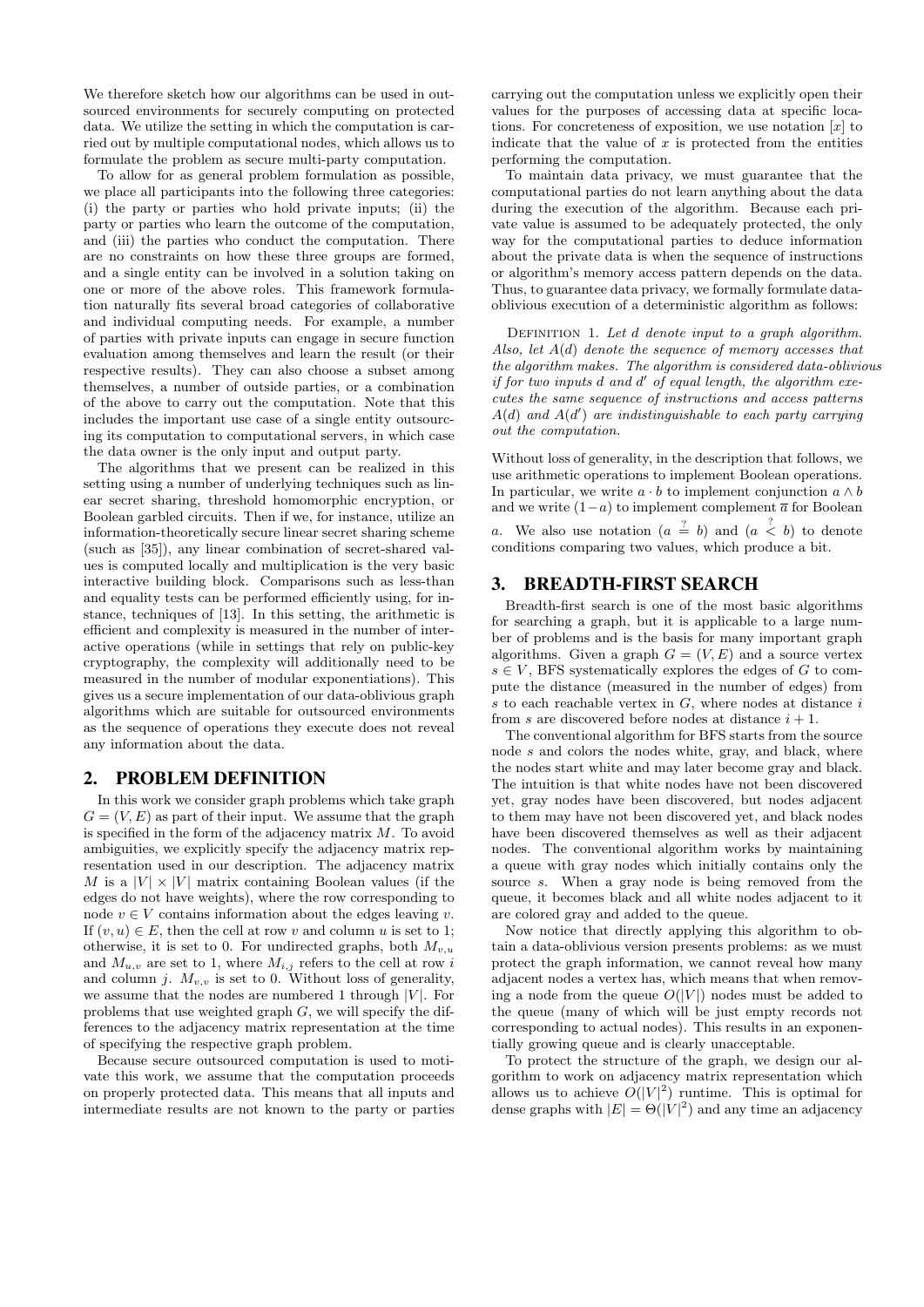

Figure 1: Illustration of the BFS algorithm.

matrix is used. We leave the problem of an efficient dataoblivious algorithm for sparse graphs open.

The intuition behind our algorithms is as follows: instead of maintaining a queue of gray nodes, node coloring is maintained in a (protected) vector  $C$  of size |V|. Initially, only the source is colored gray. Using the row of the adjacency matrix M corresponding to the source, we obliviously update the node coloring in vector C using the adjacency information of the source s. Once this is accomplished, we obliviously choose one of the gray nodes with the smallest distance from the source from the vector, reveal its location in the adjacency matrix, and use its adjacency information to update the vector C. This process is then repeated until all rows of the matrix have been processed.

We illustrate the idea on an example graph in Figure 1. In the figure, the (protected) matrix  $M$  contains node adjacency information where the nodes (i.e., both rows and columns) are randomly permuted. For example, row and column 1 correspond to node 5 in the graph. In the figure, the source node 1 has already been processed and colored black, and the nodes adjacent to it (nodes 2 and 3) has been colored gray. This information is stored in vector  $C$ , where the location of (black) node 1 after the permutation is equal to 2 and the locations of (gray) nodes 2 and 3 after the permutation are equal to 4 and 3, respectively.

There are subtleties in implementing the logic described above. In general, revealing what row (and thus the corresponding node) is being processed next can leak information about the structure of the graph. A naive way of hiding this information is to touch each element of matrix M when only one row is being used. We, however, can ensure that no information about the graph is revealed even if only a single row is accessed. This is achieved using two crucial ideas: (i) the order of the nodes of  $M$  is random and (ii) the next gray node to be processed is chosen from all candidates at random. The former means that the nodes are either randomly numbered in the adjacency matrix or they are randomly permuted (i.e., both the rows and columns of the matrix are randomly and consistently permuted). The latter means that rather than choosing the first node that meets the condition for the next iteration of the algorithm, it should be chosen from all candidates at random in order to hide the number of candidate nodes (and thus information about graph connectivity).

Also, the graph must be connected in order for the above algorithm to work. That is, to ensure that there is always a way to proceed with another row of the matrix, all nodes must be reachable from the source. For clarity of exposition, we first provide a solution that assumes that the graph is connected and later extend it to work with arbitrary graphs.

#### 3.1 Basic algorithm for connected graphs

On input adjacency matrix  $[M]$  of graph  $G = (V, E)$  with randomly ordered nodes and source node  $s \in V$ :

#### Algorithm 1:

- 1. Create vector  $C$  of size  $|V|$ , each element of which corresponds to a node of G using the same node ordering as in  $M$ . Each element of  $C$  contains three fields: color, distance from s, and parent node in the BFS tree.
- 2. Initialize  $C$  to set the color of all nodes except  $s$  to white and the color of  $s$  to gray. The distance of  $s$  is set to 0 and the distance of all other nodes is set to  $\infty$  (which for practical purposes can be set to |V|, i.e., larger than any actual distance). The parent of each node is set to a special character  $\perp$  indicating that the parent is undefined. The values of the elements of C are protected throughout the execution.
- 3. Set working node v to s and retrieve row  $M_v$  of M.
- 4. Update C using  $M_v$  as follows:
	- (a) For  $i = 1$  to |V|, if  $[M_{v,i}]$  is 1 and the color of  $C_i$ is white, set the color of  $C_i$  to gray, the parent of  $C_i$  to v, and the distance of  $C_i$  to the distance of  $C_v$  incremented by 1.
	- (b) Set the color of  $C_v$  to black.

Oblivious execution of conditional statements can be realized by executing both branches of the if-statement (in cases when only one branch is present, the second branch corresponds to keeping the original values). For instance, executing statement

if  $([cond])$  then  $[a] = [b]$  else  $[a] = [c]$ 

- becomes rewritten as
- $[a] = [cond] \cdot [b] + (1 [cond]) \cdot [c]$
- In our case, the executed code is:
- 1.for  $i = 1$  to |V| do
- 2.  $[cond] = ([M_{v,i}] \stackrel{?}{=} 1) \cdot ([C_i.color] \stackrel{?}{=} white)$
- 3.  $[C_i.color] = [cond] \cdot gray + (1 [cond]) \cdot [C_i.color]$
- 4.  $[C_i.parent] = [cond] \cdot v + (1 [cond]) \cdot [C_i.parent]$
- 5.  $[C_i.dist] = [cond]([C_v.dist] + 1) + (1 [cond])[C_i.dist]$
- 5. Obliviously choose one of the gray nodes in C with the smallest distance from the source at random. Dataoblivious execution in this case means that the algorithm must be independent of the k number of nodes in  $C$  to choose from, yet random selection requires  $1/k$ probability of any qualifying node to be selected. To achieve this, we use  $C$  to create another vector  $C'$ in which the elements that contain gray nodes with the smallest distance from  $s$  in  $C$  are set to contain their index values and all other elements are set to 0. We also choose a random permutation  $\pi$  of node indices and assign the key  $\pi(i)$  to each element i in C' with a non-zero value. All other elements have the key of 0. We select the element with the maximum key and retrieve the index of the node stored with that element as the next node to process. In more detail, we execute: 1.  $\lceil min \rceil = |V|$ 
	- 2. for  $i = 1$  to |V| do

3. 
$$
[cond_i] = ([C_i.color] \stackrel{?}{=} gray)
$$

- 4.  $[cond'_i] = ([C_i.dist] \stackrel{?}{\leq} [min])$
- 5.  $[min] = [cond_i][cond_i'][C_i.dist] + (1 [cond_i] \cdot )$  $[cond_i'])[min]$
- 6. for  $i=1$  to  $\dot{|V|}$  do
- 7.  $[cond''_i] = ([C_i.dist] \stackrel{?}{=} [min])$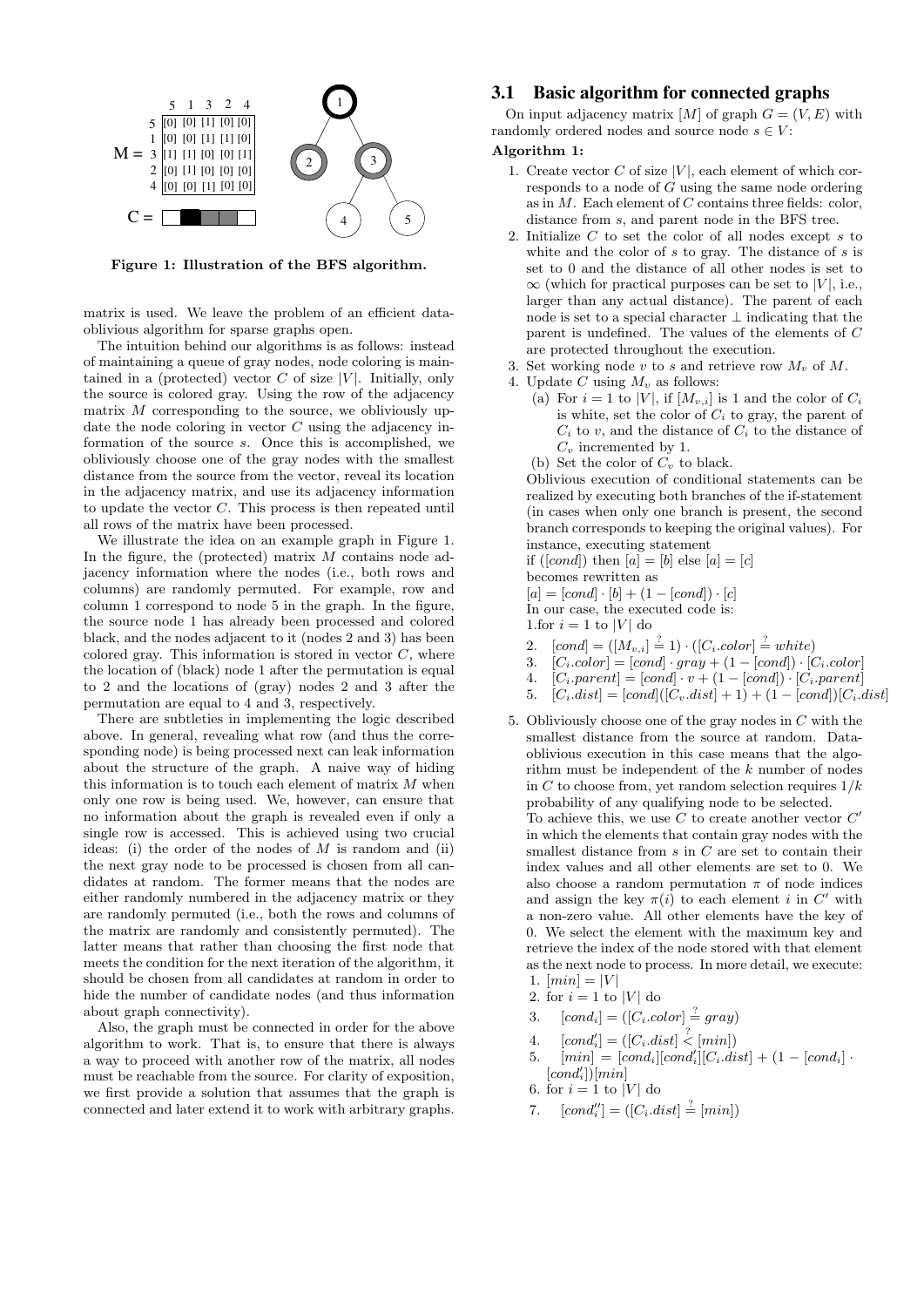- 8.  $[C'_i.value] = [cond_i][cond''_i] \cdot i$ 9.  $[C'_i \text{.} key] = [cond_i][cond''_i] \cdot [\pi(i)]$ 10.  $[max] = 0$ 11.  $[i_{max}] = 0$ 12. for  $i = 1$  to |V| do 13.  $[cond] = ([C'_i.key] \stackrel{?}{>} [max])$ 14.  $[max] = [cond][C_i' \text{.} key] + (1 - [cond])[max]$ 15.  $[i_{max}] = [cond][C'_{i}.value] + (1 - [cond])[i_{max}]$ 16.  $i_{max} = open([i_{max}])$
- 17.  $v = open([C'_{i_{max}}.value])$

In the above,  $\pi : [1, |V|] \rightarrow [1, |V|]$  is a random permutation of node indices and  $open(\cdot)$  corresponds to revealing (or opening) its argument. For efficiency reasons, we can skip all previously processed (i.e., black) nodes as we know that they no longer will be selected.

6. Use chosen node v to retrieve row  $M_v$  of M, and repeat steps 4–6 of the algorithm  $|V| - 1$  times.

Because our algorithm always selects a gray node with the shortest distance from the source for the next iteration, it correctly implements the BFS queue.

## 3.2 Supporting general graphs

Algorithm 1 described in the previous section works as long as the graph  $G$  is connected, i.e., there is at least a single gray node to choose from at each iteration of the algorithm. In general, however, the input graph is not guaranteed to be connected and we next show how to modify the algorithm to ensure that it is suitable for arbitrary graphs.

The main idea behind the change is that we introduce fake nodes that will be chosen by the algorithm once there are no gray nodes to process in one of the algorithm iterations. In general, the algorithm may terminate after as few as only a single iteration, which means that we need extra  $|V| - 1$  nodes to simulate the remaining algorithm steps. We therefore modify the adjacency matrix M to include  $|V| - 1$ extra rows and columns corresponding to fake nodes which are placed at random indices within the matrix. Every fake node is made adjacent to all other fake nodes, but none of them are adjacent to the original nodes of the graph.

The modified matrix M can be formed by appending  $|V|$  – 1 rows and columns to the original matrix and randomly and consistently permuting its rows and columns. The new location of the source node s then needs to be revealed. For the purposes of our algorithm we also store a bit vector  $F$ of size  $2|V| - 1$  with the nodes ordered in the same way as in the matrix in which the element at location  $v$  is set iff node  $v$  is fake. This vector is formed by initializing its first  $|V|$  elements to 0 and the remaining elements to 1 and permuting it using the same permutation as in the matrix.

With this modified setup information, we are ready to proceed with the BFS algorithm. The basic structure of Algorithm 1 and most of its steps remain unchanged, and the only modification that we introduce is the way a node is chosen for the next algorithm iteration. That is, the algorithm must account for the fact that there might be no gray nodes to choose from at any given iteration and it should proceed with choosing a fake node.

5. Create vector  $C'$  as before, but now before choosing one element from it, we check whether it contains at least one element to choose from. If it does, we leave it unmodified; otherwise, we mark all fake nodes as gray using vector  $F$ . One of the qualifying nodes of

 $C'$  is chosen as before as the node to be processed in the next iteration. To test whether there is a least one node to choose from, we can simply test whether the value of  $[min]$  has not been updated (i.e., it is still  $|V|$ ). More precisely, we execute the following code between lines of 9 and 10 of the original code of step 5:

- 1.  $[cond] = ([min] \stackrel{?}{=} |V|)$
- 2. for  $i = 1$  to  $2|V| 1$  do
- 3.  $[C'_i.value] = [C'_i.value] + [cond][F_i] \cdot i$
- 4.  $[C'_i \text{.} key] = [C'_i \text{.} key] + [cond][F_i] \cdot [\pi(i)]$

The remaining code remains unchanged with the exception that all for-loops now range from 1 to  $2|V| - 1$ .

## 3.3 SSSD shortest path

The above algorithm already computes the distance from the source node to all other nodes in the graph. In certain problems, however, the knowledge of the shortest path itself is required. In this section we therefore show how to obliviously reconstruct the shortest path from the source s to a given destination node t. Both BFS and shortest path computation are used as the building blocks in our solution to the maximum flow problem.

For the ease of exposition, we divide our description in two parts: we first present a solution that reconstructs the path, where the information about the path itself is protected, but the length of the path is revealed. We then show how to modify this solution to also hide the length of the path.

#### *3.3.1 Basic solution*

On input  $G = (V, E)$  described by its adjacency matrix M, source node  $s \in V$ , and destination node  $t \in V$ , our solution first uses BFS to compute the distances from s to all other nodes and then starts from node t and retrieves parent node information from vector C. A simple oblivious solution to the path reconstruction problem can be implemented in  $O(|V|^2)$  time. In particular, we can scan the vector C up to  $|V|$  times, each time retrieving and storing the parent of the current node on the path. Then because in each round we touch all |V| nodes (or all  $2|V| - 1$  nodes when fake nodes are used), no information about the node added to the path is revealed. Also note that because the BFS algorithm requires  $\Omega(|V|^2)$  time, this solution would not increase the asymptotic complexity of the overall solution.

An asymptotically more efficient solution would be to retrieve one element of  $C$  at a time, where each consecutive element is set to the parent node of the previously retrieved node, and use ORAM techniques to hide information about the elements of C that have been accessed. This increases both the storage necessary to maintain ORAM for C as well as adds polylogarithmic computational overhead for each memory access. Because of the complexity of ORAM techniques and their simulation in a privacy-preserving framework in particular, this approach would provide computational advantage only for very large graphs.

Also note that logic similar to what we have previously used for BFS does not work here. That is, suppose we randomly shuffle vector  $C$  and directly access its element to retrieve the next node on the path. This shuffling guarantees that there is no correlation between the row accessed during BFS and vertices accessed during path reconstruction. Unfortunately, translating parent information of the accessed location to its shuffled version cannot be performed obliviously in constant time and we are back to either scanning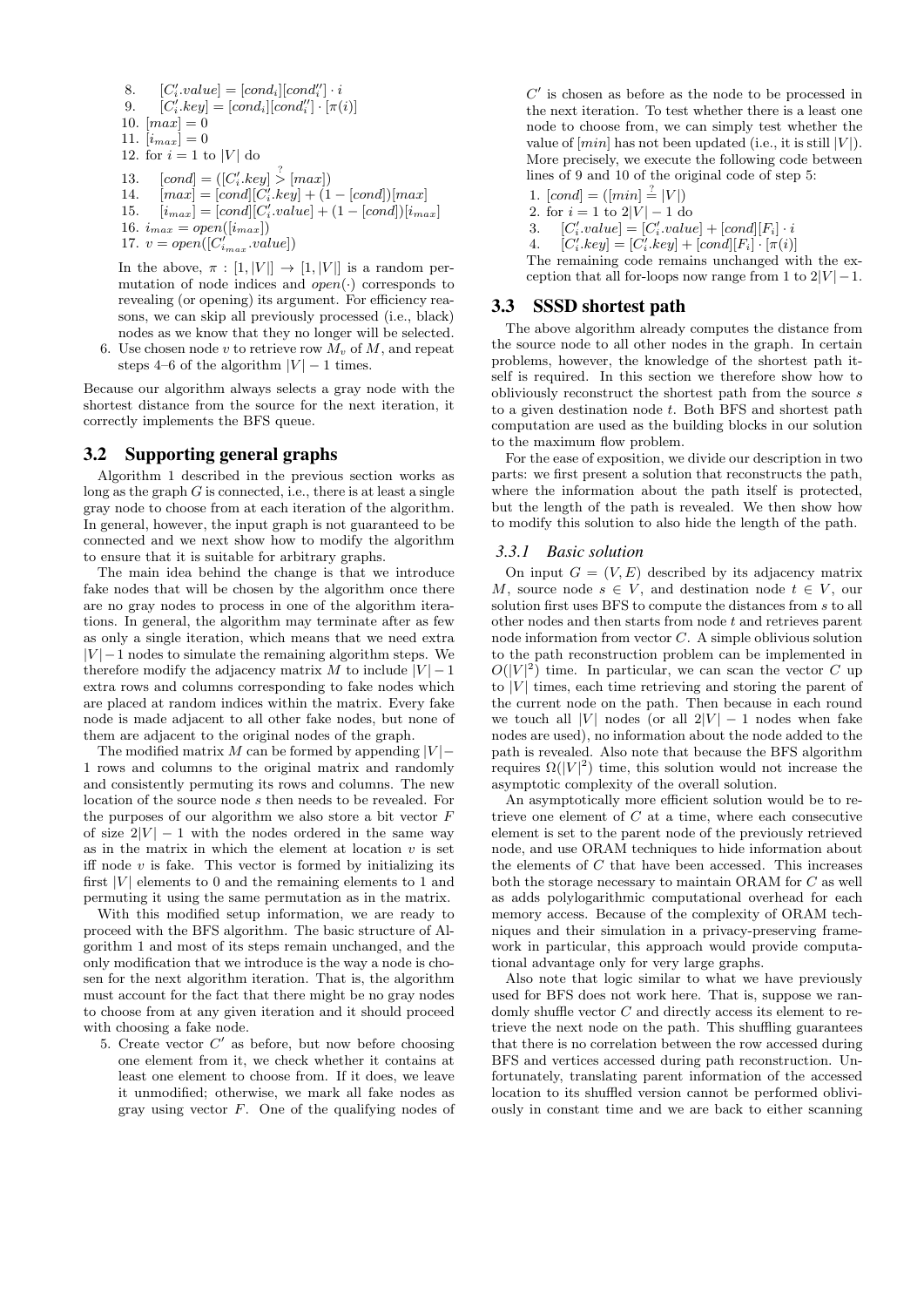the entire vector or applying ORAM techniques to access the mapping information. For these reasons, we next describe a simple solution of  $O(|V|^2)$  complexity.

In the description that follows, we conservatively assume that the location of destination node  $t$  in the adjacency matrix is not known (i.e., it is protected). This algorithm can then be easily modified for the case when the location of  $t$ in  $M$  and  $C$  is known. The initial solution, i.e., the one that does not hide the size of the path, is as follows:

## Algorithm 2:

- 1. Execute BFS to compute shortest distances from source s to all other nodes.
- 2. Initialize the path P to  $\langle |t| \rangle$ . Set the current working node  $[v]$  to  $[t]$ .
- 3. Scan vector C to find node  $[w]$  such that  $[w] = [C_v.parent]$ . In more detail, we execute:
	- 1.  $[w] = 0$
	- 2. for  $i = 1$  to  $2|V| 1$  do
	- 3.  $[cond] = ([v] \stackrel{?}{=} i)$
	- 4.  $[w] = [cond] \cdot [C_i.parent] + (1 [cond]) \cdot [w]$
- 4. Update the path as  $P = \langle [w], P \rangle$  and set  $[v]$  to  $[w]$ .
- 5. Repeat steps 3–5 until  $[v] = s$ .

When the location of  $t$  in the adjacency matrix is known, we can skip step 3 in the first iteration and directly add  $[C_t.parent]$  to P and set [v] to value  $[C_t.parent]$  in step 4.

#### *3.3.2 Hiding the length of the path*

To protect information about the length of the path, we need to ensure that the algorithm always performs  $|V| - 1$ iterations and produces a path of length  $|V|$ . To achieve this, we instruct the algorithm to continue adding nodes to the path if the source s is reached, but the path is shorter than  $|V|$  vertices long.

To be able to hide the length of the path from  $s$  to  $t$ , we must hide the fact that  $v = s$  and proceed with adding nodes to the path. For that reason, we add s to the path, but set one of the fake nodes as the current working node  $[v]$ . The algorithm will then keep adding fake nodes to the path until its length becomes  $|V| - 1$ .

To ensure that a sufficient number of fake nodes is added without repetitions, we set their parent information to form a cycle of length  $|V| - 1$ . Because the algorithm is oblivious, the parents of the fake nodes can be assigned in an arbitrary manner. We choose to assign them sequentially to form one cycle. More precisely, the parent of fake node  $v$  is set to fake node  $w$  with the highest index less than  $v$  (and the parent of the fake node with the lowest index is set to the fake node with the highest index). For that purpose, we utilize vector  ${\cal F}$  to update parent information of fake nodes in vector  $C.$ 

In more detail, the computation that we need to perform after step 1 of Algorithm 2 is as follows. We first scan  $F$  to find the index of the fake node with the highest number. It will be used to initialize the parent value (to be used for the fake node with the lowest index). We then scan the nodes in C updating parent values of fake nodes and the current parent value.

1.  $|parent| = 0$ 

- 2. for  $i = 1$  to  $2|V| 1$  do
- 3.  $[parent] = [F_i] \cdot i + (1 [F_i])[parent]$

4. for  $i = 1$  to  $2|V| - 1$  do

- 5.  $[C_i.parent] = [F_i] \cdot [parent] + (1 [F_i])[C_i.parent]$
- 6.  $[parent] = [F_i] \cdot i + (1 [F_i])[parent]$

The only other change that we need to make to Algorithm 2 is to hide the fact that source s has been reached by selecting a fake node. To achieve this, we randomly select one of the fake nodes and set the current working node to that fake node if the source has been reached. Because we do not know at which step of the computation the source might be reached, we have to perform such testing at each iteration of the algorithm. Fortunately, because the source node can be reached only once, we can pre-select one of the fake nodes at the beginning of the algorithm (instead of doing it at each iteration), but test each time whether it should be chosen. This means that after assigning parent node information to the fake nodes as described above, we select one of the nodes at random as follows:

- 1. choose (protected) random permutation  $\pi(\cdot)$
- 2. for  $i = 1$  to  $2|V| 1$  do  $[v_i] = [F_i] \cdot [\pi(i)]$
- 3.  $[u] = 0$
- 4. for  $i = 1$  to  $2|V| 1$  do
- 5.  $[cond_i] = ([v_i] \stackrel{?}{>} [u])$
- 6.  $[u] = [cond_i] \cdot i + (1 [cond_i])[u]$

Lastly, we modify steps 4–5 of Algorithm 2 to the following:

- 4. Prepend [w] to the path, i.e.,  $P = \langle [w], P \rangle$ . If  $[w]$  is different from s, set [v] to [w]; otherwise, set [v] to a randomly chosen fake node. That is, compute: 1.  $[cond] = ([w] \stackrel{?}{=} s)$ 
	-
- 2.  $[v] = [cond] \cdot [u] + (1 [cond])[w]$ 5. Repeat steps  $3-5$   $|V| - 2$  times.

#### *3.3.3 Handling unreachable destination*

The algorithm that we described so far for shortest path computation works if there is a path from  $s$  to  $t$ . If, however, node  $t$  cannot be reached from the source node, the algorithm must still proceed with the computation protecting the fact that there is no path. According to our BFS algorithm, node t will have its parent set to  $\perp$  if there is no path from  $s$  to  $t$ . We can use this information to slightly modify the algorithm and proceed with one of the fake nodes if ⊥ has been reached. This introduces a very minor change to the algorithm described in section 3.3.2 because we can reuse the selected fake node for our purposes. This is a safe modification to the algorithm because a path will never simultaneously contain s and  $\perp$ . We therefore update step 4 of Algorithm 2 to the following:

- 4. Prepend [w] to the path, i.e.,  $P = \langle [w], P \rangle$ . If  $[w]$  is different from s or  $\perp$ , set [v] to [w]; otherwise, set [v] to a randomly chosen fake node. That is, compute:
	- 1.  $[cond_1] = ([w] \stackrel{?}{=} s)$
	- 2.  $[cond_2] = ([w] \stackrel{?}{=} \perp)$
	- 3.  $[cond] = [cond_1] + [cond_2] [cond_1][cond_2]$
	- 4.  $[v] = [cond] \cdot [u] + (1 [cond])[w]$

In the above, we use  $a + b - a \cdot b$  to implement  $a \vee b$ .

#### 3.4 Analysis

For all of our oblivious graph algorithms, we first analyze their time complexity followed by their security analysis.

#### *3.4.1 Complexity analysis*

In this section, we analyze the complexities of our BFS algorithm and shortest path reconstruction.

It is easy to see that the complexity of steps 1–2 and 4–5 of the BFS algorithm (both the basic and general versions) is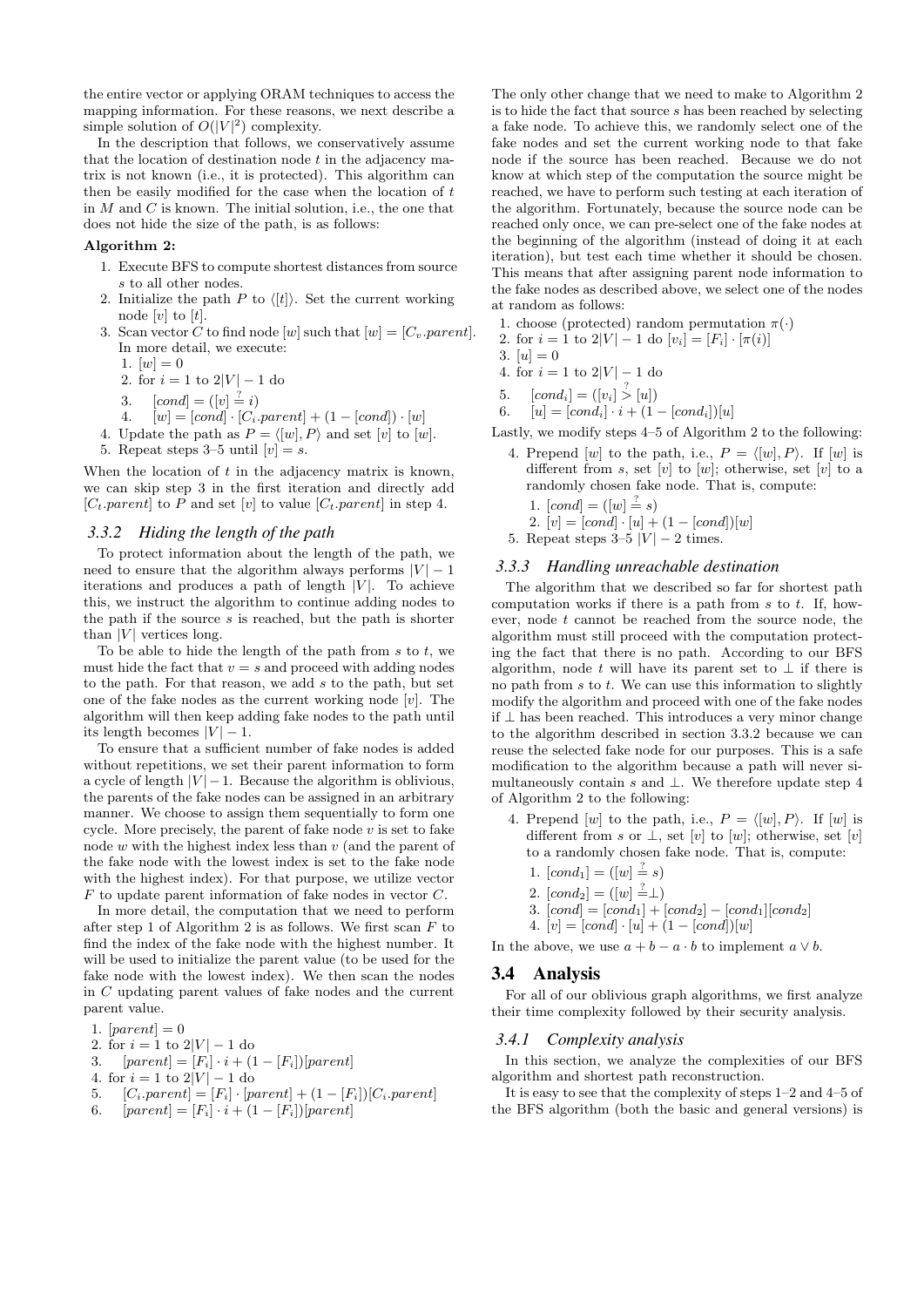$O(|V|)$ , while the complexity of steps 3 and 6 is  $O(1)$ . Then because steps  $4-6$  are executed |V| times, the overall runtime of  $O(|V|^2)$ , which is optimal for the adjacency matrix representation and for graphs with  $|E| = \Theta(|V|^2)$ . It also outperforms any solution that combines the conventional algorithm with ORAM when  $|E| = \Omega(|V|^2/\log(|V|)^2)$ .

If the labeling of the graph nodes is not guaranteed to be random (i.e., the labeling can reveal information about the structure of the graph) or the graph is not guaranteed to be connected and the fake nodes need to be placed at random locations in the graph, the nodes of the graph will need to be randomly permuted. When this step is implemented using oblivious sorting, its complexity is  $O(|V|^2 \log(|V|))$ , which dominates the complexity of the algorithm.

Our algorithm for SSSD shortest path computation also has  $O(|V|^2)$  time. In particular, after executing BFS in step 1 of the algorithm, the only steps that have non-constant time is one-time pre-processing of fake nodes and step 3, both with complexity  $O(|V|)$ . Because steps 3–4 are performed  $|V|-1$  times, we obtain the overall runtime of  $O(|V|^2)$ .

#### *3.4.2 Security analysis*

To show security of our BFS and shortest path algorithms, we show that they are oblivious with respect to Definition 1.

THEOREM 1. The BFS algorithm is data-oblivious.

PROOF. To prove this theorem, we analyze each major operation in the algorithm with respect to Definition 1. We show that for any given input graph  $G = (V, E)$  and source s, (i) the sequence of executed instructions is the same as for all other input graphs with the same number of nodes  $|V|$ and (ii) the memory accesses are indistinguishable from the memory accesses when the input  $G$  is a randomly generated graph with  $|V|$  nodes.

The first three steps of the algorithm are independent of the input graph  $G$ , and step 1 is also independent of the source node s. This means that step 1 is exactly the same for all possible inputs. Step 2 performs the same operations for all inputs, but accesses and updates node  $s$  in  $C$  with different information than other nodes. Because according to the solution, s has a random location in the graph, its position is indistinguishable for real and randomly generated input graphs G. The same applies to step 3 of the algorithm.

Steps 4 and 5 execute the same sequence of instructions for all input graphs and access all memory locations of C and  $M_{\rm v}$  in exactly the same manner, therefore they are identical for all input graphs. The only part that remains is to show that revealing the locations of  $|V|$  nodes which are being processed by the algorithm cannot be used to extract information about the input  $\langle G, s \rangle$ . In particular, because of randomized order of the nodes, the revealed locations are random and cannot be used to extract information about the structure of the graph. Furthermore, when selecting the next candidate node, one of them is selected at random, which also protects information about the number of candidate nodes. We obtain that the revealed locations are random and the memory accesses are indistinguishable from those of randomly generated graphs.  $\Box$ 

Theorem 2. The SSSD shortest path algorithm is dataoblivious.

PROOF. Similar to the proof of BFS algorithm, we consider all steps of the SSSD shortest path algorithm and show that they are data-oblivious according to our definition.

Step 1 executes BFS and is data-oblivious according to Theorem 1. All remaining steps (including fake node selection) execute exactly the same sequence of operations for all inputs graphs and access exactly the same memory locations for all input graphs. This means that the execution and memory accesses are identical for all inputs and the algorithm is data-oblivious.  $\square$ 

## 4. MAXIMUM FLOW

In this section we provide an oblivious solution to another graph problem, namely, maximum flow. Before we can proceed with its description, we need to provide background information.

#### 4.1 Background

A flow network is a directed graph  $G = (V, E)$ , where each edge  $(v, u) \in E$  has a non-negative capacity  $c(v, u) \geq 0$  (and if  $(v, u) \notin E$ ,  $c(v, u) = 0$ . Given a source vertex  $s \in V$  and a sink vertex  $t \in V$ , a flow f in G is a function  $f: V \times V \to \mathbb{R}$ that must satisfy the properties of capacity constraint (i.e., for all  $v, u \in V$ ,  $f(v, u) \leq c(v, u)$ , skew symmetry (i.e., for all  $v, u \in V$ ,  $f(v, u) = -f(u, v)$ , and flow conservation (i.e., for all  $v \in V \setminus \{s, t\}, \sum_{u \in V} f(v, u) = 0$ ). The value of a flow in the flow network is defined as the total flow out of the source  $s |f| = \sum_{u \in V} f(s, u)$ , and the maximum-flow problem is to find a flow of maximum value.

A standard way of computing maximum flow relies on the Ford-Fulkerson method, which proceeds as follows: We initialize the flow to 0, and while there exists an augmenting path  $p$ , we augment the flow  $f$  along the path  $p$ . Here an augmenting path is defined as a path from the source s to the sink t which can admit more flow and therefore can be used to increase the overall flow of the network.

In implementing the above high-level logic, existing algorithms rely on the notion of residual network, which intuitively consists of edges that can admit more flow. In more detail, given a flow network  $G = (V, E)$  and a flow f, the residual network of G induced by f is  $G_f = (V, E_f)$  with edges of positive capacity  $E_f = \{(v, u) \in V \times V \mid c_f(v, u) >$ 0}, where  $c_f(v, u) = c(v, u) - f(v, u)$  is the residual capacity of  $(v, u)$ . An augmenting path p is then a simple path from s to t in the residual network  $G_f$ . This means that each edge on the path admits additional positive flow, and the (residual) capacity of p is defined as  $c_f(p) = \min\{c_f(v, u) \mid (v, u)\}$ is on  $p$ .

The basic structure of the approach, which corresponds to the Ford-Fulkerson algorithm, is then as follows: On input  $G = (V, E), s \in V, \text{ and } t \in V,$ 

- 1. for each  $(v, u) \in E$  do
- 2.  $f(v, u) = 0$
- 3.  $f(u, v) = 0$
- 4. while there exists path  $p$  from  $s$  to  $t$  in residual network  $G_f$  do
- 5.  $c_f(p) = \min\{c_f(v, u) \mid (v, u) \text{ is on } p\}$
- 6. for each  $(v, u)$  in  $p$  do
- 7.  $f(v, u) = f(v, u) + c_f(p)$
- 8.  $f(u, v) = -f(v, u)$

This algorithm has complexity  $O(|E| \cdot |f_{max}|)$ , where  $f_{max}$ is the maximum flow returned by the algorithm, as finding a path in each iteration of the algorithm involves  $O(|E|)$ time. For networks with integral capacities and small  $f_{max}$ , the runtime of this algorithm is good; however, in the gen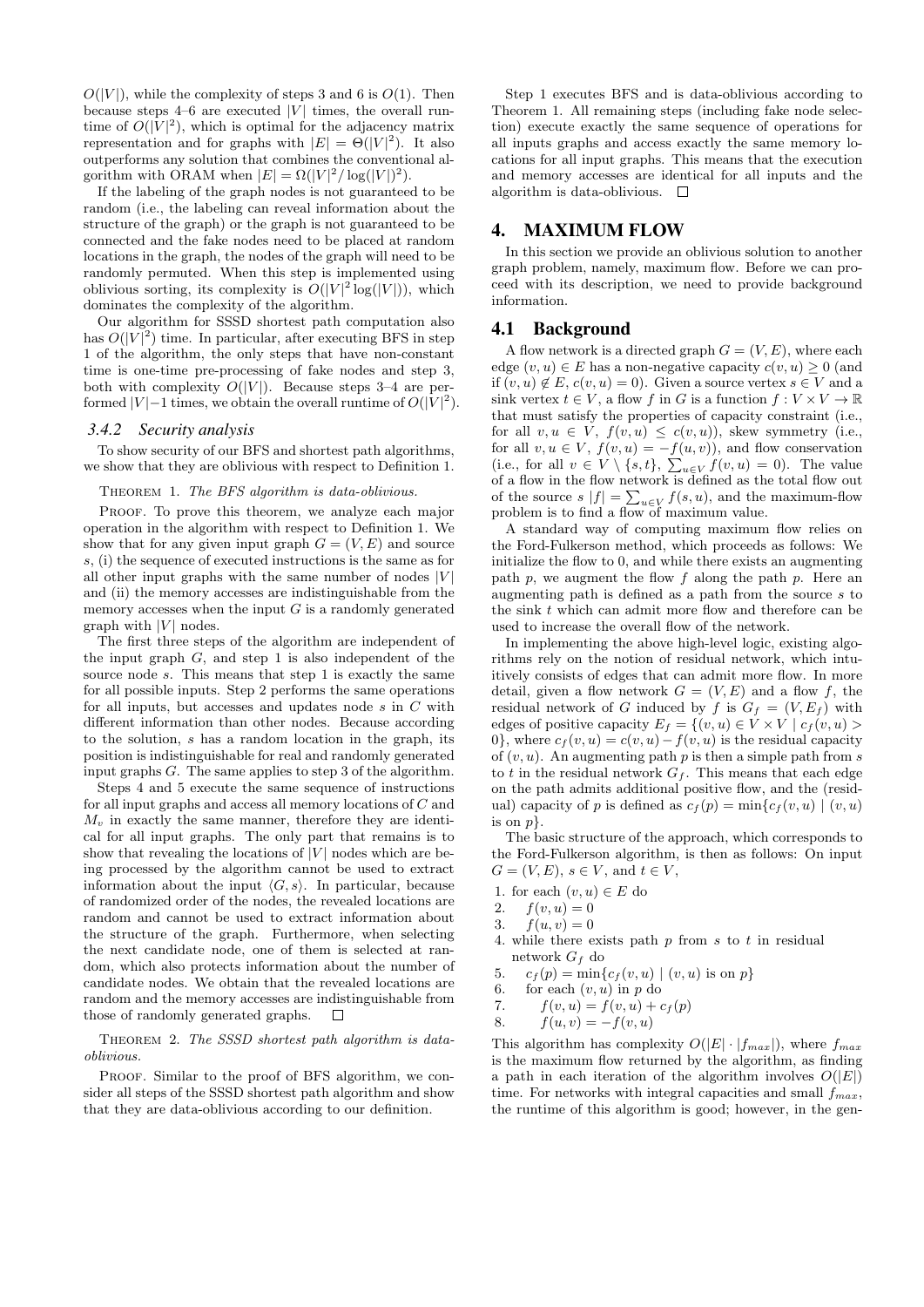eral case a variant known as the Edmonds-Karp algorithm is preferred. If we use a shortest path from  $s$  to  $t$  on line 4 of the algorithm, we obtain the Edmonds-Karp algorithm with complexity  $O(|V| \cdot |E|^2)$ . It is guaranteed to find the maximum flow in  $O(|V| \cdot |E|)$  iterations, each of which involves  $O(|E|)$  time (see, e.g., [16]). Finding a shortest path can be accomplished using BFS.

## 4.2 Oblivious algorithm

In our oblivious solution, we follow the overall structure of the algorithm and use the implementation of BFS and shortest path computation from Section 3. Because our oblivious BFS algorithm processes one node at a time and reveals its location in the adjacency matrix, we need to shuffle the rows and columns of the matrix between each iteration of the maximum flow solution to hide all access patterns. We also now must maintain the residual network and obliviously update it after computing the augmenting path p.

We obtain the solution, which takes as the input a flow network  $G = (V, E)$  with the capacity function stored in the (protected) adjacency matrix  $M$ , source node  $s$ , and sink node t. We assume that positive capacity of edge  $(v, u)$  is stored in  $[M_{v,u}]$ , and  $M_{v,u} = 0$  indicates that there is no edge from  $v$  to  $u$ . The algorithm proceeds as follows:

#### Algorithm 3:

- 1. Expand matrix M with  $|V| 1$  fake nodes inserted into M consistently as rows and columns. The capacity of all edges  $(v, u)$  and  $(u, v)$  connecting two fake nodes  $v$ and u is set to  $c_{max}$ , where  $c_{max}$  refers to the maximum possible capacity of an edge. The capacity of all edges  $(v, u)$  and  $(u, v)$ , where v is a node of the original graph  $G$  and  $u$  is a fake node is set to 0. As before, the information about which nodes of M are fake is maintained in bit vector  $F$ . The location of fake nodes does not need to be randomized at this step.
- 2. Create (protected) matrix  $M'$  for storing residual network  $G_f$  and initialize each element of it  $M'_{i,j}$  to  $M_{i,j}$ . Also create (protected) matrix L for storing the flow function and initialize each element of it  $L_{i,j}$  to 0.
- 3. Repeat the computation that follows  $|V| \cdot |E|$  times.
- 4. Apply a random permutation to the rows and columns of  $M'$  and  $L$  as well as to the elements of  $F$  consistently. Reveal the location of s after the permutation, but keep the location of t protected.
- 5. Execute SSSD shortest path algorithm on the graph defined by  $M'$  using source s and destination [t]. Because our algorithms in Section 3 were defined for unweighted graphs, we need to introduce changes to work with weighted graphs and also preserve information about the capacity of each edge on the path. For that reason, for the purposes of the BFS algorithm, node  $u$ is considered to be adjacent to node  $v$  if the capacity of the edge  $(v, u)$  is positive, i.e.,  $M'_{v, u} > 0$ . In addition, when updating vector  $C$  in step 4 of Algorithm 1 with parent and distance from the source information, we also preserve information about the capacity of the edge from the parent to the current node using matrix  $M^{\overline{\ell}}$ . This information is stored in field  $C_i$  capacity and is updated together with  $C_i.parent$  and  $C_i_dist$ . That is, we execute:
	- 1. for  $i = 1$  to |V| do

2. 
$$
[cond] = ([M'_{v,i}] \overset{?}{>} 0) \cdot ([C_i-color] \overset{?}{=} white)
$$

- 3.  $[C_icolor] = [cond]·gray+(1-[cond])·[C_icolor]$
- 4.  $[C_i.parent] = [cond] \cdot v + (1 [cond]) \cdot [C_i.parent]$
- 5.  $[C_i.dist] = [cond]([C_v.dist] + 1) + (1 [cond])$  $[C_i.dist]$
- 6.  $[C_i.capacity] = [cond][M'_{v,i}] + (1 [cond])$  $[C_i.capacity]$

To preserve edge capacity in the reconstructed path  $P$ , we also introduce changes to Algorithm 2. In particular, instead of storing a single node  $[w]$  in P, we now store a tuple of the form  $\langle [v_1], [v_2], [v_3], [c] \rangle$ . Here  $[v_1]$ is the same as previously stored, i.e., the first elements of the stored tuples form a path in the graph padded in the beginning with fake nodes to be of length  $|V|$ . Nodes  $v_2$  and  $v_3$  represent an edge, and c is capacity. In almost all cases,  $v_1 = v_2$  and  $(v_3, v_2)$  is the edge on the path of capacity  $c$ , i.e.,  $v_3$  is stored as the first element of the preceding tuple. The only time when this does not hold is during special cases when the source or no path symbol ⊥ has been reached during path computation. In those cases, we set  $v_1$  to s or  $\perp$ , but the edge  $(v_3, v_2)$  is between two fake nodes, and c is the capacity of that edge in M' when  $v_1 = s$  and  $c = 0$  when  $v_1 = \perp$ . Setting the capacity in such a way will allow us to ensure that the capacity of the path is computed correctly. For reasons that will soon become apparent, we also set  $[v_2] = [v_1]$ ,  $[v_3] = [t]$ , and  $[c] = 0$  in the last iteration of path reconstruction (i.e., the first tuple on the path). The path reconstruction algorithm becomes:

- (a) Initialize the path P to empty and set  $[v] = [v']$ [t]. Randomly choose a fake node as before and store it in  $[u]$ .
- (b) Repeat  $|V| 1$  times:
	- i. Scan vector C to retrieve parent and edge capacity information and compute data to be added to the path by executing the following:
		- 1.  $[w] = 0$
		- 2.  $[c] = 0$ 3. for  $i = 1$  to  $2|V| - 1$  do
		-
		- 4.  $[cond] = ([v] \stackrel{?}{=} i)$
		- 5.  $[w] = [cond][C_i.parent] + (1 [cond])[w]$ 6.  $[c] = [cond][C_i.capacity] + (1 - [cond])[c]$
		- 7.  $[cond] = (v' \stackrel{?}{=} \perp)$
		- 8.  $[v_1] = [v']$
		- 9.  $[v_2] = [v]$
		- 10.  $[v_3] = [w]$
		- 11.  $[c] = (1 [cond])[c]$
		- 12.  $[cond_1] = ([w] \stackrel{?}{=} s)$
		- 13.  $[cond_2] = ([w] \stackrel{?}{=} \perp)$
		- 14.  $[cond] = [cond_1] + [cond_2] [cond_1][cond_2]$
		- 15.  $[v'] = [w]$
		- 16.  $[v] = [cond] \cdot [u] + (1 [cond])[w]$

where, as before  $u$ , is a randomly selected fake node. The purpose of  $v'$  here is simply to store node information from the previous round (in case  $v$  is set to  $u$ , while we need to remember w as well).

- ii. Prepend  $\langle [v_1], [v_2], [v_3], [c] \rangle$  to P.
- (c) Set  $[v_1] = [v']$ ,  $[v_2] = [v']$ ,  $[v_3] = [t]$ , and  $[c] = [0]$ and prepend  $\langle [v_1], [v_2], [v_3], [c] \rangle$  to P.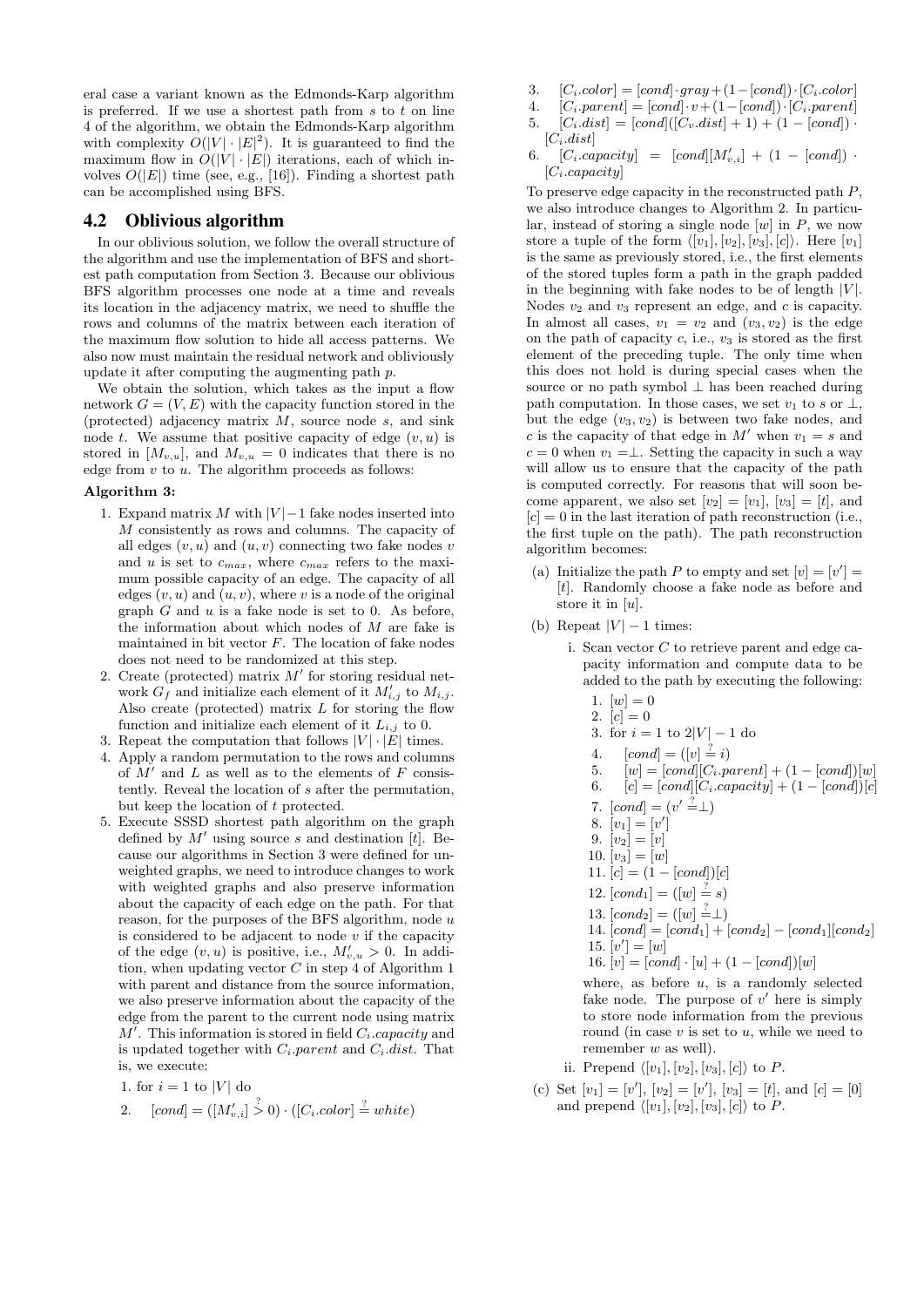6. Compute the residual capacity  $[c_f]$  of the path in P. Oblivious execution of this step is not difficult:

1.  $[c_f] = [c_{max}]$ 

- 2. for  $i = 2$  to |V| do
- 3.  $[cond] = ([P_i.capacity] \stackrel{?}{\leq} [c_f])$

4. 
$$
[c_f] = [cond] \cdot [P_i.capacity] + (1 - [cond])[c_f]
$$

Here  $P_i$  is the *i*th element of the path P. Note that the first tuple on the path is ignored as its capacity is always 0, i.e., only  $|V| - 1$  edges are used in computing the path's capacity.

7. To be able to update the residual network  $M'$  and flow function  $L$ , we obliviously rotate the entries in the path P to have the first record contain an edge that leaves the source s. This will allow us to proceed with one edge of  $P$  at a time updating cells of  $M'$  and  $L$  in the next step.

When there is no path between  $s$  and  $t$ , vertex  $s$  does not appear in  $P$ . To hide this information, we replace  $\perp$  with s in tuple  $\langle [t], [t], [\perp], [0] \rangle$ .<sup>1</sup> This does not affect correctness of the algorithm. We also ignore the preceding record (of the form  $\langle [s], [v_2], [v_3], [c] \rangle$  or  $\langle [\perp], [v_2], [v_3], [c] \rangle$ , i.e., process only  $|V| - 1$  edges.

A simple way of performing oblivious rotation of the tuples in  $P$  is as follows:

1. for  $i = 1$  to  $|V| - 1$  do

- 2.  $[cond] = ([P_i.v_3] \stackrel{?}{=} s)$
- 3.  $[temp] = [P_1]$
- 4. for  $j = 1$  to  $|V| 1$  do
- 5.  $[P_j] = [cond][P_j] + (1 [cond])[P_{j+1}]$
- 6.  $[P_{|V|}] = [cond][P_{|V|}] + (1 [cond])[temp]$
- 7. remove  $P_1$  from  $P$

For simplicity of exposition, we use assignment  $[x] =$  $[P_i]$  to indicate that the entire tuple at the *i*th position of  $P$  is stored in variable  $x$  (where the value of  $i$  is known, while the content of values at  $P_i$  is not).

After rotating the elements of  $P$  in this manner, we have that  $P$  stores a path from  $s$  to  $t$  padded at the end with fake nodes and edges between them (and if no path exists, there will be a path in  $P$ , but its capacity is 0, which means that the residual network will not be modified). Note that there is an edge leaving  $t$  of capacity  $0$  (i.e., the first element of  $P$  prior to its rotation) which correctly forms the path and transitions to a fake node (after which all nodes on the path are fake). Figure 2 demonstrates how  $P$  is formed before and after path rotation for two cases: (i) when a path from  $s$  to  $t$  is present and (ii) when there is no path from  $s$  to  $t$ . Notation  $v_i$  refers to an original node of the graph, and notation  $f_i$  is used for fake graph nodes.

8. Update residual network  $M'$  and flow function  $L$ . Now because we use random labeling of vertices in the graph, we can update  $M'$  and  $L$  by revealing the path information (i.e., open edges  $(v_3, v_2)$  in each element of P) and update the corresponding cells of  $M'$  and  $L$  with (still protected) path capacity information. We, however, already revealed a certain sequence of nodes during BFS computation, and to ensure that there is no correlation between memory accesses during BFS and

| $ P_1 = \langle f_3, f_3, t, 0 \rangle$     | $P_1 = \langle v_2, v_2, s, c_3 \rangle$       |
|---------------------------------------------|------------------------------------------------|
| $ P_2 = \langle f_2, f_2, f_3, c_5 \rangle$ | $ P_2 = \langle v_1, v_1, v_2, c_2 \rangle $   |
| $ P_3 = \langle s, f_1, f_2, c_4 \rangle$   | $ P_3 = \langle t, t, v_1, c_1 \rangle$        |
| $ P_4 = \langle v_2, v_2, s, c_3 \rangle$   | $ P_4\rangle = \langle f_3, f_3, t, 0 \rangle$ |
| $P_5 = \langle v_1, v_1, v_2, c_2 \rangle$  | $ P_5 = \langle f_2, f_2, f_3, c_5 \rangle $   |
| $ P_6 = \langle t, t, v_1, c_1 \rangle$     |                                                |

(a) Existing path before and after path rotation

| $P_1 = \langle f_5, f_5, t, 0 \rangle$       |  |                                              |  |
|----------------------------------------------|--|----------------------------------------------|--|
|                                              |  | $P_1 = \langle t, t, s, 0 \rangle$           |  |
| $P_2 = \langle f_4, f_4, f_5, c_4 \rangle$   |  |                                              |  |
|                                              |  | $ P_2 = \langle f_5, f_5, t, 0 \rangle$      |  |
| $P_3 = \langle f_3, f_3, f_4, c_3 \rangle$   |  |                                              |  |
|                                              |  | $ P_3 = \langle f_4, f_4, f_5, c_4 \rangle$  |  |
| $P_4 = \langle f_2, f_2, f_3, c_2 \rangle$   |  |                                              |  |
|                                              |  | $ P_4 = \langle f_3, f_3, f_4, c_3 \rangle $ |  |
| $P_5 = \langle \perp, f_1, f_2, c_1 \rangle$ |  |                                              |  |
|                                              |  | $ P_5 = \langle f_2, f_2, f_3, c_2 \rangle $ |  |
| $P_6 = \langle t, t, \perp, 0 \rangle$       |  |                                              |  |
| $\lambda$ $\tau$                             |  |                                              |  |

(b) Unreachable destination before and after path rotation

#### Figure 2: Example of path computation for  $|V| = 6$ .

during residual network update, we need to randomly shuffle the nodes again. This time, in addition to permuting the rows and columns of  $M'$  and  $L$ , as well as vector  $\overline{F}$ , we also need to map each node v contained in path P to its permuted index  $\pi(v)$ . A simple way of accomplishing this is to scan the  $\langle i, [\pi(i)] \rangle$  pairs for each v in P and replace v with  $\pi(i)$  when  $v = i$ . That is, for each node  $v$  included in  $P$ , we execute:

1. for 
$$
i = 1
$$
 to  $2|V| - 1$  do

$$
2. \quad [cond] = ([v] = i)
$$

3.  $[\pi(v)] = [cond][\pi(i)] + (1 - [cond])[\pi(v)]$ 

It is important that the location of  $t$  is not known after the random permutation in each iteration and the nodes on any given path do not repeat. The cells of  $M'$  and  $L$  are then updated as follows:

1. for 
$$
i = 1
$$
 to  $|V| - 1$  do  
\n2. open  $v_3$  and  $v_2$  in  $P_i$   
\n3.  $[L_{v_3,v_2}] = [L_{v_3,v_2}] + [c_f]$   
\n4.  $[L_{v_2,v_3}] = -[L_{v_3,v_2}]$   
\n5.  $[M'_{v_3,v_2}] = [M'_{v_3,v_2}] - [c_f]$   
\n6.  $[M'_{v_2,v_3}] = [M'_{v_2,v_3}] + [c_f]$ 

At the end of the computation we output the maximum flow as the total flow  $\sum_{i=1}^{|V|} [L_{s,i}]$  leaving the source node s. If the flow information is desired with respect to the original node labeling, the algorithm can maintain the composition of random permutations used at each iteration.

## 4.3 Analysis

#### *4.3.1 Complexity analysis*

To show that our algorithm runs in  $O(|V|^3|E|\log(|V|))$ time, we analyze the complexities of each step of it. In the algorithm, steps 1, 2, 5, and 7 take  $O(|V|^2)$  time, while the complexity of step 6 is  $O(|V|)$  and that of steps 4 and 8 is  $O(|V|^2 \log(|V|))$ . Because steps 4–8 are repeated  $O(|V||E|)$ times, we obtain the overall complexity as claimed. Our complexity is higher by a factor  $log(|V|)$  than that of Edmonds-Karp's algorithm when the adjacency matrix is used or the graph is dense with  $|E| = O(|V|^2)$ . It also outperforms any solution that combines the Edmonds-Karp algorithm with ORAM when  $|E| = \Omega(|V|^2/\log(|V|)).$ 

<sup>1</sup>This step can be performed at the time of forming the tuples in  $P$ , but for clarity of presentation we choose to form the path correctly in step 5.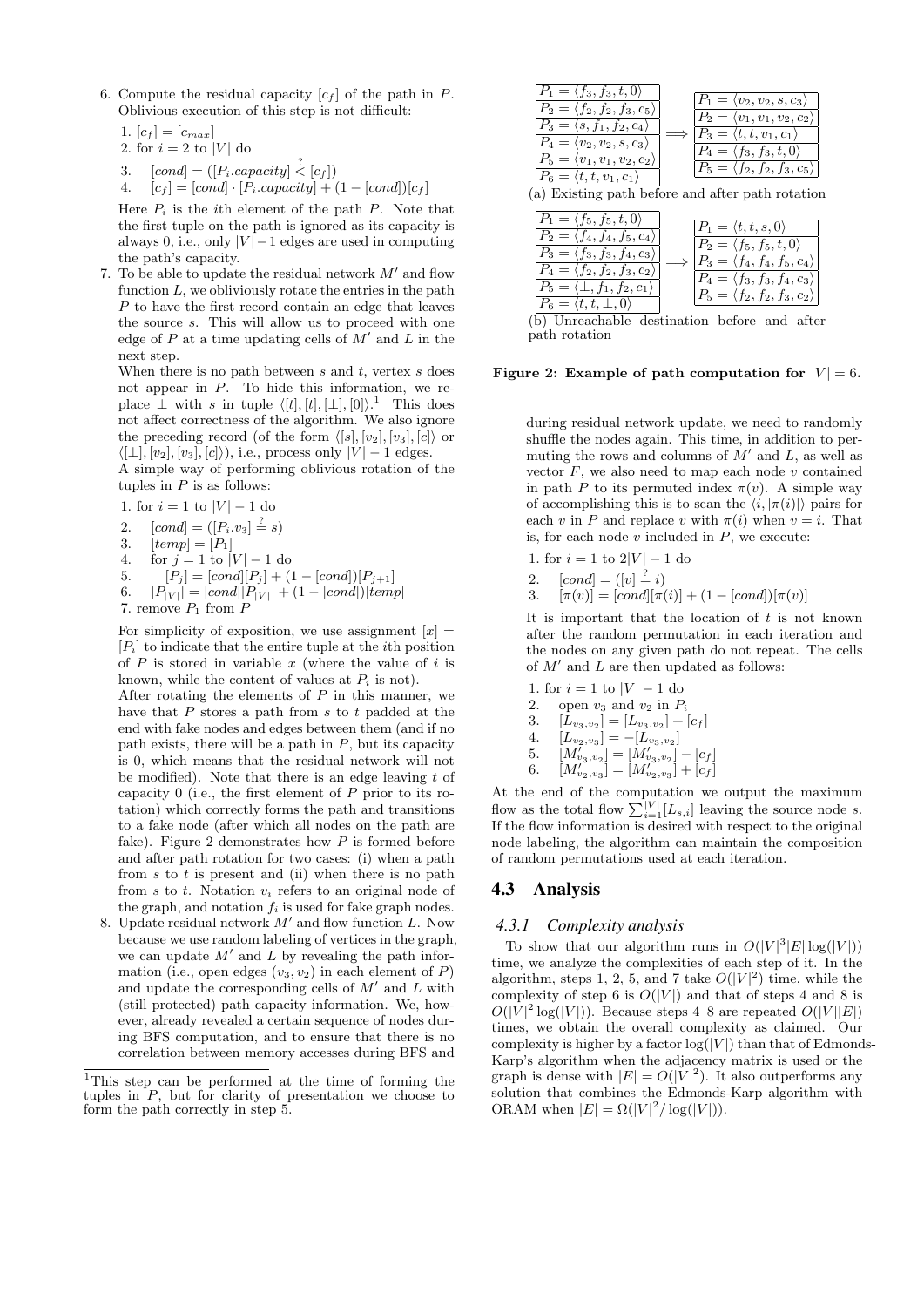#### *4.3.2 Security analysis*

We show the security of the maximum-flow algorithm as before using Definition 1.

THEOREM 3. The maximum-flow algorithm is data-oblivious.

PROOF. As before, we analyze each major operation in the algorithm with input  $G = (V, E)$ , s, and t. In steps 1 and 2, we perform identical operations and touch exactly the same locations for all inputs with  $|V|$  nodes and therefore the steps are data-oblivious. Step 3 is merely an iterator with the same number of iterations for all graphs with  $|V|$  nodes and  $|E|$  edges, so we proceed directly to step 4. Step 4 only executes a data-oblivious shuffle operation and is therefore oblivious. Step 5 calls BFS and SSSD shortest path algorithms with small changes to preserve edge capacity information. These algorithms have been shown to be data-oblivious in Theorems 1 and 2, respectively. Step 6 performs identical operations and accesses the same memory locations for all graphs with  $\left|V\right|$  nodes and is therefore data-oblivious. In step 7, the algorithm rotates the path, once again executing identical operations for all inputs and accessing the same memory locations. Lastly, in step 8, we execute the same operations for all graphs, but accessed memory locations differ. Our algorithm crucially relies on two facts to achieve data-obliviousness: (i) the vertices are randomly permuted prior to any access is made and (ii) all updates follow a path of size  $|V|$ , which always starts with the source s and has no repeated nodes on it. This means that, besides for the first accessed node s, all other memory accesses are random and cannot be distinguished from accesses used for a randomly generated input graph. Lastly, because the algorithm proceeds in iterations, we ensure that every time a subset of memory locations is accessed (i.e., during BFS and when updating the residual network), the nodes are randomly permuted right before that operations. This ensures that all accesses cannot be distinguished from a random sequence of vertex accesses.  $\Box$ 

#### 5. MINIMUM SPANNING TREE

Given the already developed techniques, it is not difficult to design an oblivious algorithm for computing the minimum spanning tree that runs in  $O(|V|^2)$  time (unless the node labeling reveals information about the structure of the graph). Our algorithm uses the structure of Prim's algorithm, and we start by describing background information.

# 5.1 Background

On input connected undirected weighted graph  $G = (V, E)$ , Prim's algorithm initializes the spanning tree  $T = (V', E')$ to a single arbitrary vertex from  $V$  and no edges. Then until  $V' \neq V$ , the algorithm selects an edge  $(v, u)$  with the minimum weight such that  $v \in V'$  and  $u \notin V'$  and sets  $V' = V' \cup \{u\}$  and  $E' = E' \cup \{(v, u)\}.$  The complexity of this algorithm depends on the graph representation and data structures used. Using the adjacency matrix, the algorithm runs in  $O(|V|^2)$  time; using the adjacency list, the algorithm's performance is  $O(|E| \log(|V|))$  or  $O(|E| + |V| \log(|V|))$  if a binary heap or Fibonacci heap is used, respectively.

#### 5.2 Oblivious algorithm

In order to compute a minimum spanning tree obliviously without incurring a large amount of additional overhead,

we maintain a vector with candidate nodes to potentially be added to the tree  $T$  and select one of them which has an edge with the minimum weight connecting it to  $T$ . The vector is updated each time a node is added to  $V'$ . To efficiently implement this step, we crucially rely on the ability to process a single row of the matrix, which can be safely performed only when the node labeling is random and does not reveal information about the structure of the graph. We obtain the algorithm given below, which takes as input adjacency matrix  $M$  representing the graph  $G$ . Because edge weights in G can be arbitrary, we assume that each cell  $M_{v,u}$  of M contains two fields: (i) Boolean field adjacent, which is set if  $(v, u) \in E$  and (ii) numeric value *weight* indicating the weight of the edge  $(v, u)$ .

#### Algorithm 4:

- 0. If the numbering of the nodes in  $G$  may convey information about the structure of the graph, randomly and consistently permute the rows and columns of adjacency matrix M.
- 1. Choose a single node v from  $G$ , e.g., at position 1 in  $M$ . Set  $V' = \{v\}$  and  $E' = \emptyset$ . Create (protected) vector C of size  $|V|$ , where each element of  $C, C_i$ , contains two fields: weight and parent. Initialize each  $[C_i.weight]$ to  $\infty$  (which for practical purposes can be any constant larger than any weight in M) and each  $[C_i.parent]$  to ⊥.
- 2. Retrieve row at position v from M and update C using  $M_v$ . That is, for each i we store in  $C_i$  the minimum of  $C_i$  and the weight at  $M_{v,i}$  if v is adjacent to i. Then if  $C_i.weight$  is updated to the weight stored at  $M_{v,i}$ , we also store v in  $C_i.parent$ . The pseudo-code for oblivious implementation of this step is:
	- 1. for  $i = 1$  to  $|V| 1$  do
	- 2.  $[cond] = ([M_{v,i}.weight] \stackrel{?}{\leq} [C_i])[M_{v,i}.adjacent]$
	- 3.  $[C_i.weight] = [cond][M_{v,i}.weight] + (1-[cond])$  $[C_i.weight]$
	- 4.  $[C_i.parent] = [cond] \cdot v + (1 [cond])[C_i.parent]$
- 3. Locate the minimum element of  $C, C_{i_{min}}$ , considering only locations i such that  $i \notin V'$ . That is, execute:
	- 1.  $\lceil min \rceil = \infty$
	- 2.  $[i_{min}] = 0$
	- 3. for  $i = 1$  to  $|V| 1$  do
	- 4. if  $i \notin V'$  then
	- 5.  $[cond] = ([C_i-weight] \stackrel{?}{\leq} [min])$
	- 6.  $[min] = [cond][C_i.weight] + (1 [cond])[min]$
	- 7.  $[i_{min}] = [cond] \cdot i + (1 [cond])[i_{min}]$
	- 8.  $i_{min} = open(i_{min})$
- 4. Update the minimum spanning tree by setting  $V' =$  $V^{\bar{\jmath}} \cup \{i_{min}\}, E' = E' \cup \{([C_{i_{min}}.parent],[i_{min}]\}),\$  and  $v = i_{min}$ . Repeat steps 2–4  $|V| - 2$  times and output the edges  $E'$ .

Recall that the nodes of the graph are randomly permuted and the order in which they are added to  $V'$  does not reveal information about the graph. This means that the nodes that form the set  $V'$  are not protected, where each node is added to  $V'$  exactly once. This means that in step 3 we need to consider only the nodes that have not yet been added to the minimum spanning tree.

Correctness of this algorithm follows from the correctness of Prim's algorithm.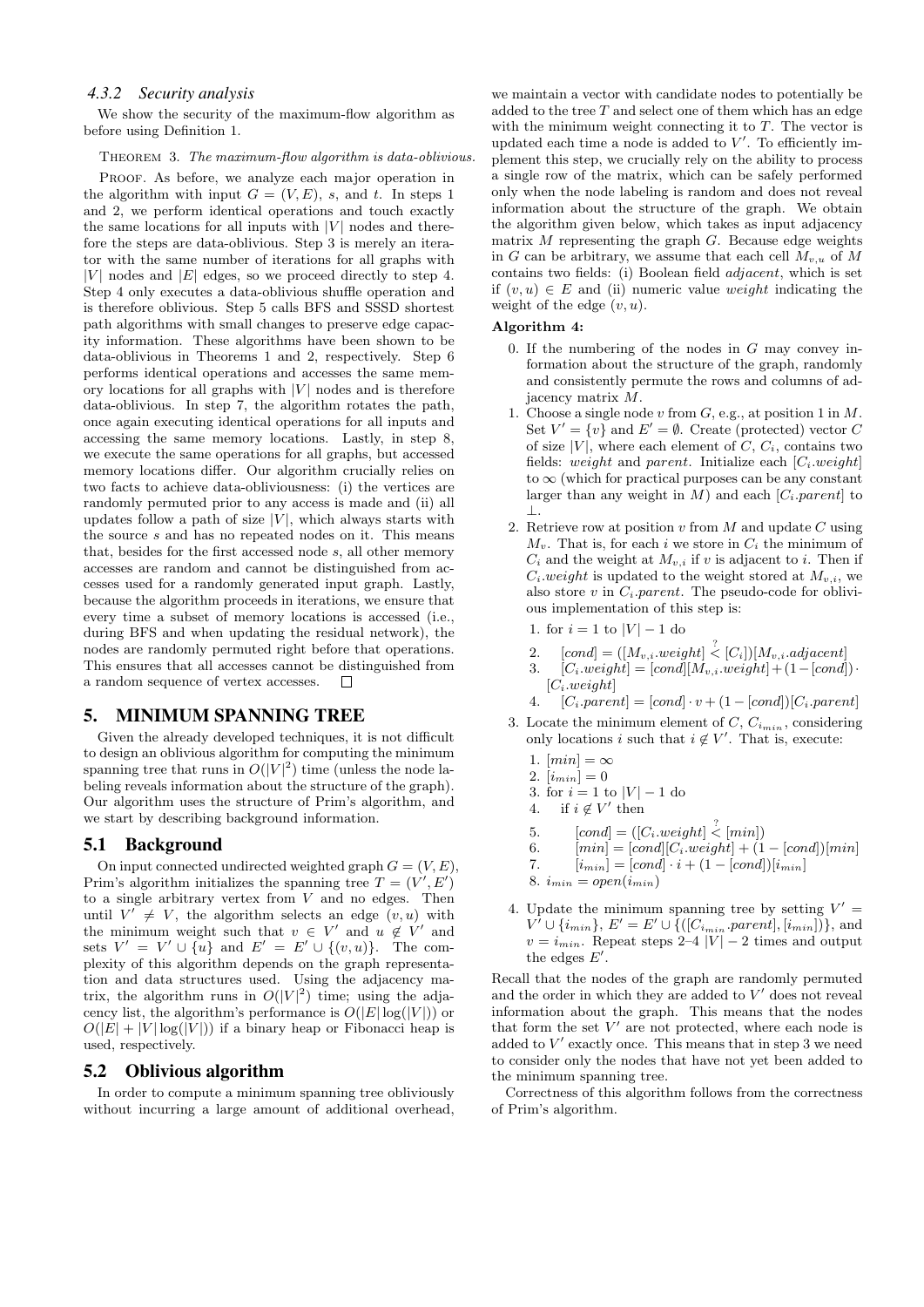# 5.3 Analysis

#### *5.3.1 Complexity analysis*

The performance of our algorithm is not difficult to assess: steps 1–3 take  $O(|V|)$  time, while step 4 takes  $O(1)$  time. Because these steps are repeated  $O(|V|)$  times, we arrive at  $O(|V|^2)$  overall time. It is optimal with matrix adjacency representation and when  $|E| = \Theta(|V|^2)$ . If step 0 is necessary, however, the overall time raises to  $O(|V|^2 \log(|V|)).$ 

#### *5.3.2 Security analysis*

To show that the minimum spanning tree algorithm is oblivious, we as before follow Definition 1 and show that the revealed information is indistinguishable from random.

THEOREM 4. The minimum spanning tree algorithm is data-oblivious.

PROOF. We analyze each major operation in the algorithm with input  $G = (V, E)$ . Step 0 calls random shuffling, which can be performed obliviously. Step 1 does not use the input, only the input's size. In step 2, after retrieving a row of the adjacency matrix, the execution that follows uses the same instructions and accesses the same memory for all input graphs. Then, because this step is executed multiple times, each iteration accesses a row corresponding to a unique node. Since we know that the node ordering is random and each node is used exactly once, the access pattern induces a random permutation on the set of nodes and is therefore indistinguishable from access patterns of randomly chosen graphs. Steps 3 and 4 execute the same instructions and access the same memory locations for all input graphs and are therefore data-oblivious.  $\Box$ 

## 6. BUILDING SECURE PROTOCOLS

In this section we briefly illustrate how our oblivious algorithms can be used to build protocols for graph problems suitable for secure computation and outsourcing. We use the BFS algorithm for illustration purposes.

Using the setting of section 1.3 with respect to computation participants, we denote the computational parties as  $P_1, \ldots, P_n$  and define security in presence of semi-honest participants (who follow the prescribed computation, but might attempt to learn additional information about private data from the messages that they receive) as follows:

DEFINITION 2. Let parties  $P_1, \ldots, P_n$  engage in a protocol  $\Pi$  that computes function  $f(in_1, \ldots, in_n) = (out_1, \ldots, out_n),$ where in<sub>i</sub> and out<sub>i</sub> denote the input and output of party  $P_i$ , respectively. Let  $VIEW_{\Pi}(P_i) = (in_i, r_i, m_1, \ldots, m_k)$  denote the view of participant  $P_i$  during the execution of protocol Π, which is formed by its input, internal random coin tosses  $r_i$ , and messages  $m_1, \ldots, m_k$  passed between the parties during protocol execution. Let  $I = \{P_{i_1}, P_{i_2}, \ldots, P_{i_t}\}\$  denote a subset of the participants for  $t < n$  and  $VIEW_{\Pi}(I)$  denote the combined view of participants in  $I$  during the execution of protocol  $\Pi$  (i.e., the union of the views of the participants in I). We say that protocol  $\Pi$  is t-private in presence of semi-honest adversaries if for each coalition of size at most t there exists a probabilistic polynomial time simulator  $S_I$  such that  $\{S_I(\mathsf{in}_I, f(\mathsf{in}_1, \ldots, \mathsf{in}_n)\}\equiv \{\text{VIEW}_{\Pi}(I), \text{out}_I\},\$ where  $\text{in}_I = \bigcup_{P_i \in I} \{\text{in}_i\}$ ,  $\text{out}_I = \bigcup_{P_i \in I} \{\text{out}_i\}$ ,  $and \equiv denotes$ computational or statistical indistinguishability.

To obtain a solution that complies with the above security definition, we employ a  $(n, t)$  threshold linear secret sharing scheme (such as  $[35]$ ), using which a secret s is split into n shares. Then any  $t + 1$  shares can be used to reconstruct s exactly, while possession of t or fewer shares informationtheoretically reveals no information about s. Using such techniques for data protection, we obtain the following secure protocol for BFS computation:

- 1. The input party/parties distribute shares of the graph (in the form of adjacency matrix  $M$ ) to the computational parties and indicate what node is the source.
- 2. If the node labels are not random, the computational parties use a random permutation to randomize the graph representation.
- 3. The parties execute Algorithm 1 on shares using the following building blocks for computing with shares:
	- (a) addition and subtraction of shares, multiplication of a shared value by a known or shared value constitute elementary operations;
	- (b) comparisons and equality tests are implemented using protocols LT and Eq, respectively, from [13];
	- (c) random permutation is achieved by first choosing random labels for all elements to be permuted, e.g., by calling PRandFld from [13], and obliviously sorting the elements using the chosen random labels as the sorting key as, e.g., shown in [5].
- 4. The parties send their shares of the result to the output party/parties.

Security of the above solution can be shown based on the facts that (1) the building blocks have been previously proven secure in the same security model and (2) composition of secure building blocks leads to the security of the overall solution using the composition theorem from [12]. In more detail, to build a simulator as specified in Definition 2, we can invoke the corresponding simulators of the building blocks to simulate the view of a coalition of computational parties which is indistinguishable from the real protocol execution.

## 7. CONCLUSIONS

In this work we design data-oblivious algorithms for several classical graph problems, namely, breadth-first search, single-source single-destination shortest path, minimum spanning tree, and maximum flow. The algorithms are designed to work on protected data and have applications to secure computation and outsourcing. The algorithms have optimal, or close to optimal, performance for dense graphs or when adjacency matrix is used to represent the input graphs. It is an open problem to design efficient data-oblivious algorithms for sparse graphs.

## 8. ACKNOWLEDGMENTS

This work was supported in part by grants CNS-1223699 from the National Science Foundation, FA9550-13-1-0066 from the Air Force Office of Scientific Research, and FA8750- 11-2-0218 from Air Force Research Laboratory. Any opinions, findings, and conclusions or recommendations expressed in this publication are those of the authors and do not necessarily reflect the views of the funding agencies.